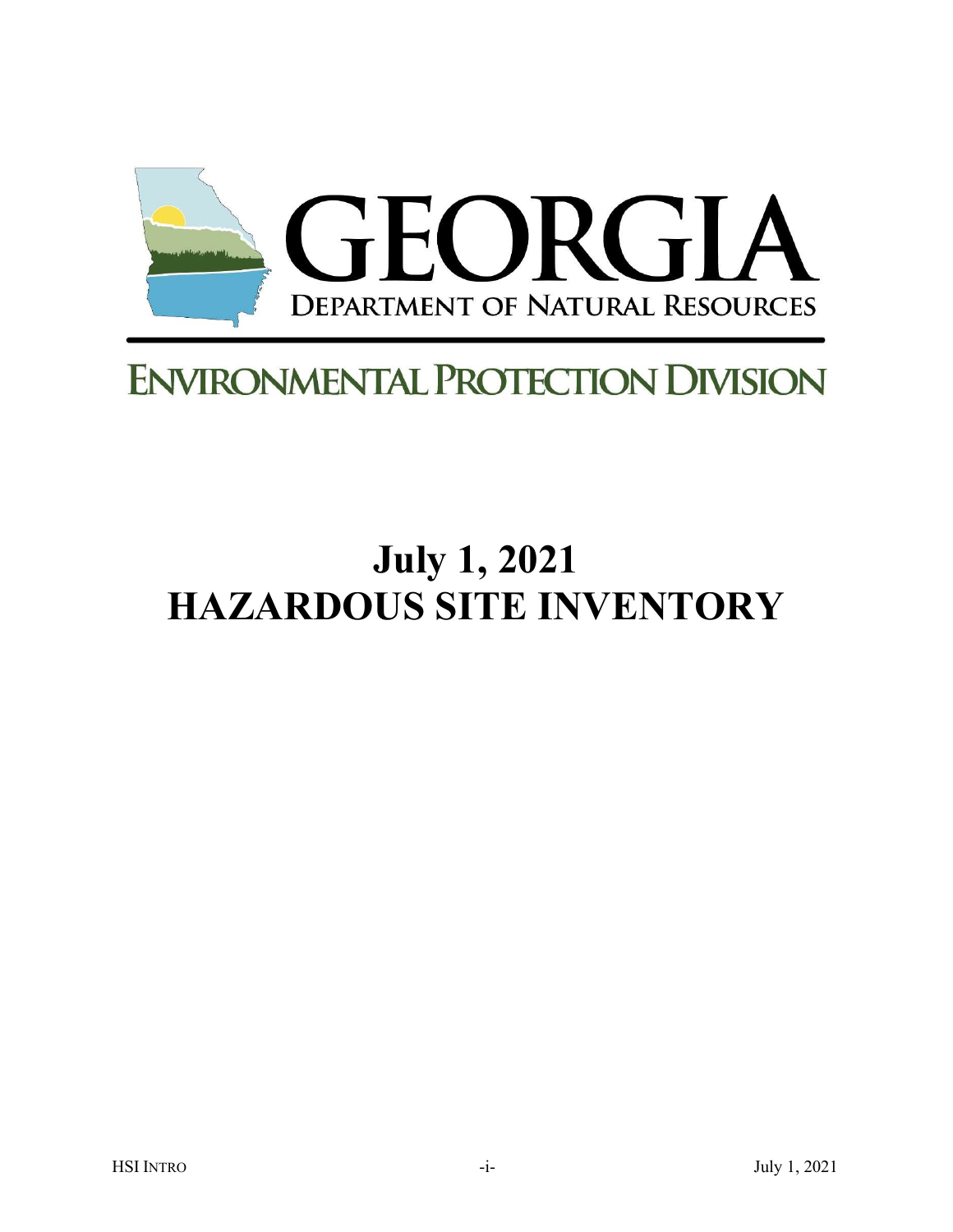#### INTRODUCTION TO THE HAZARDOUS SITE INVENTORY

The purpose of this introduction is to help people who are using the Hazardous Site Inventory (HSI) to understand what it is, how sites get on it, what happens at those sites, how sites get off, and what kind of information is available about sites listed on the HSI. This introduction should not be construed as a legal interpretation of either the Hazardous Site Response Act, O.C.G.A. § 12-8-96, et seq., as amended, or the Rules for Hazardous Site Response, Chapter 391-3-19. For more information on either the Hazardous Site Inventory or the Response and Remediation Program, please call (404) 657-8600.

Sites on the HSI are presented in several formats in this document. The COUNTY list has sites listed by county, the NAME list has sites arranged alphabetically by site name, the SITE NUMBER list has sites ordered by site number, and the SITE CLASS list has sites arranged alphabetically but grouped as either Class I, II, III, IV or V (see "What happens after a site is listed on the HSI?"). Following these lists are summaries for all sites, arranged by site number. Finally, a series of maps covering the entire state is provided which shows the location of all HSI sites by site number.

#### What is the Hazardous Site Inventory?

The Hazardous Site Inventory (HSI) is a list of sites in Georgia where there has been a known or suspected release of a regulated substance above a reportable quantity and which have yet to show they meet state clean-up standards found in the Rules for Hazardous Site Response or in the Voluntary Remediation Program Act. The HSI is compiled and published by the Georgia Environmental Protection Division (EPD). At least once each year, EPD will publish the HSI and send one copy to the clerk of the superior court of each county in Georgia. The clerk is required to keep the most current copy of the HSI where the deed records of the county are kept so that anyone may have ready access to it. The July 1, 2020 edition had 503 sites, and this July 1, 2021 edition adds 1 site and removes 15 for a total of 489 sites.

#### How do sites get on the HSI?

When a release of a regulated substance is discovered in soil or groundwater, the property owner must determine if the Rules for Hazardous Site Response require notification to EPD about the release (see). If so, the property owner must submit a notification, and EPD determines if a release above a reportable quantity has occurred. EPD does this by using the Reportable Quantities Screening Method (RQSM). RQSM assigns numerical values to such factors as the toxicity, quantity, and physical state of the regulated substance released, how close the site is to nearby residents and drinking water wells, the degree to which the release is contained, the accessibility of the site, whether or not the release has resulted in exposure to nearby residents, and the presence of on-site sensitive environments. RQSM uses a mathematical equation to combine the numerical values for these factors into a single score for soil or groundwater. If this score is above a certain number for either soil or groundwater, a release exceeding a reportable quantity has occurred and the site is placed on the HSI. EPD may also place a site on the HSI if the site otherwise poses a threat to human health or the environment. Complete descriptions of the notification process and how EPD uses RQSM can be found at https://epd.georgia.gov/hazardous-site-response-releasenotifications, and in the document "Guidance Manual for the Reportable Quantities Screening Method" at http://epd.georgia.gov/sites/epd.georgia.gov/files/RQSMManual.pdf, respectively.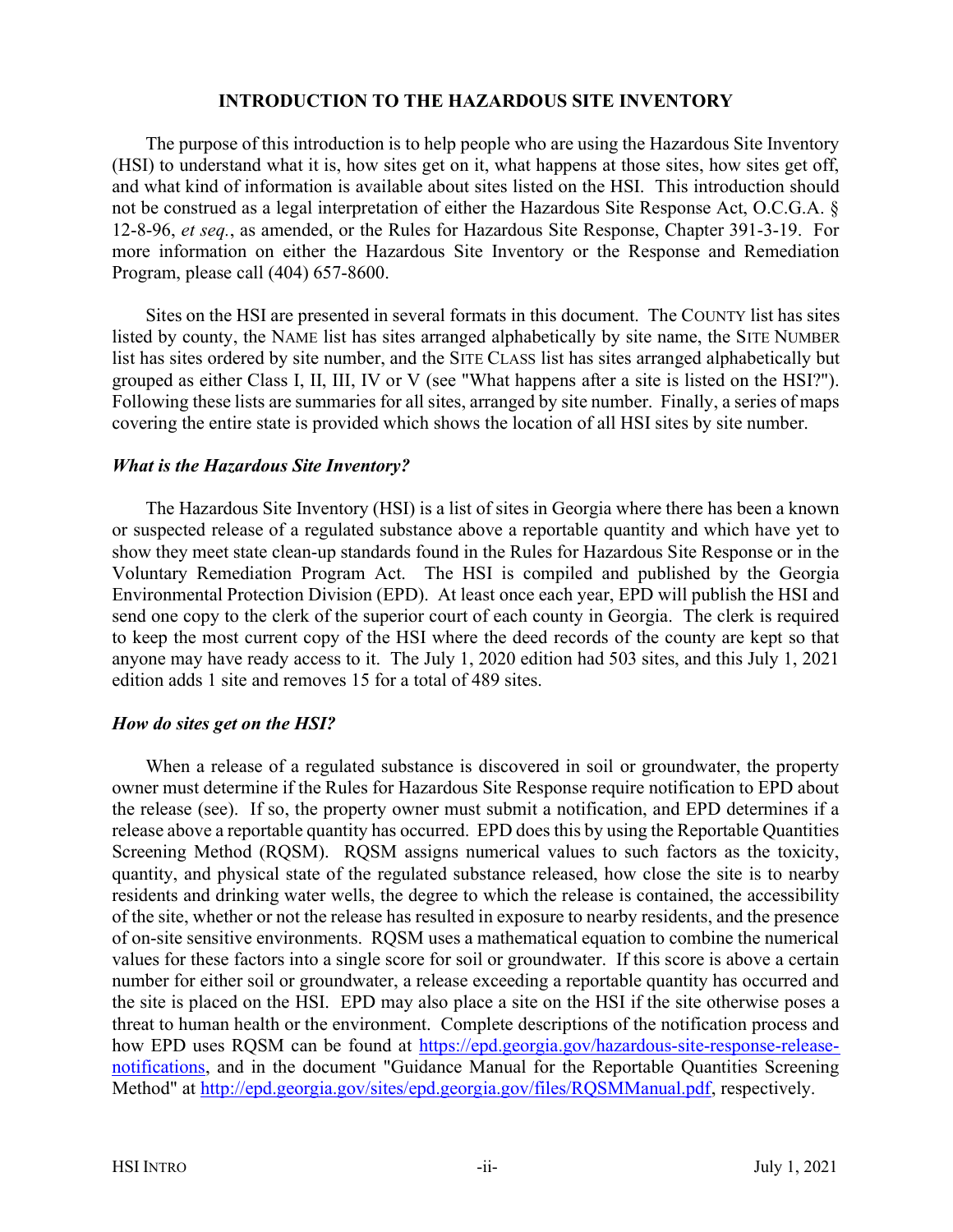#### What kinds of sites are on this edition of the HSI?

One category of sites evaluated were those where the property owner filed a release notification with EPD. Notifications are evaluated using RQSM to determine if a release exceeding a reportable quantity exists at the site. If EPD determined that a reportable quantity exists, the site was placed on the HSI. If EPD had not decided to list a site as of June  $25<sup>th</sup>$  the site will not be listed in that year's edition of the HSI. The discovery and listing of new sites on future editions of the HSI will be an ongoing process.

Prior to the first publication of the HSI in 1994, EPD evaluated a second category of sites, those listed on the March 2, 1994 version of what is known as Wastelan. Wastelan was a report that the United States Environmental Protection Agency (USEPA) used to summarize information contained in its main superfund database which is known as CERCLIS. The report listed all sites discovered in Georgia that USEPA had or was planning to investigate under the federal superfund program. If USEPA's investigation showed that a site was a high priority for cleanup under the federal superfund program, USEPA put it on the National Priorities List (NPL). Sites that do not make it onto the NPL will not be cleaned up by USEPA under the federal superfund program unless they pose an imminent danger to human health and the environment; sites that pose an imminent danger may be cleaned up by USEPA through an emergency action. Only a small number of sites that appeared on Wastelan will ever be placed on the NPL. In fact, of the 904 sites in Georgia on the March 2, 1994 Wastelan report, USEPA had placed only 13 on the NPL. This does not mean that these sites do not pose a threat to human health or the environment. It simply means that USEPA has determined that they do not pose enough of a threat to be considered a priority for cleanup using resources under the federal superfund program.

The HSI also identifies properties that are part of another site already listed on the HSI. A property can be sublisted as part of a site when EPD determines that a release discovered on that property is associated with the site that has already been listed on the HSI. These sublisted properties are not separately listed or tallied in this document. Sublisted properties are identified in the summary for the associated primary HSI site.

#### How often is the HSI published?

The HSI is published at least once a year each July. EPD updates the HSI as needed to add or remove sites or to provide new information about sites as it becomes available. The listing of a site on the HSI, a change in the site's various designations on the HSI, or its removal can occur at any time throughout the year; the effective dates are not limited to the date of publication of the HSI. An electronic version is available on EPD's website at http://epd.georgia.gov/hazardoussite-inventory.

#### What happens after a site is listed on the HSI?

Sites listed on the HSI are required to meet the state's clean-up standards for hazardous sites. The clean-up standards establish levels for regulated substances that are protective of human health and the environment under specific conditions.

The sites listed on the HSI are separated into five classes, which are described as follows: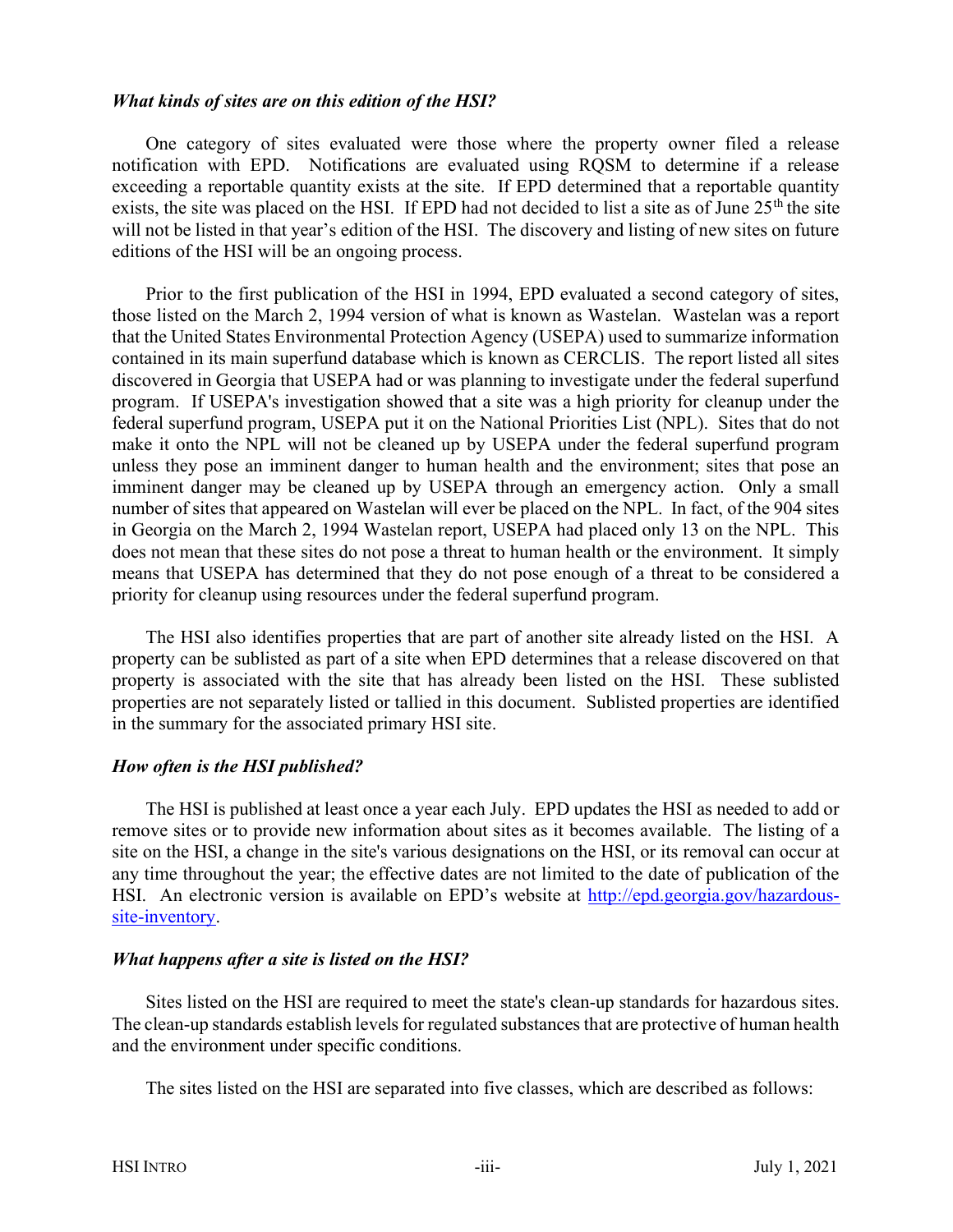- CLASS I. Sites that have resulted in known human exposure to regulated substances, that have sources of continuing releases, or that are causing serious environmental problems are designated on the HSI as Class I sites. These sites will be EPD's highest priority for corrective action. Persons responsible for these sites are required to perform corrective action and put a notice in the deed to their property. If a responsible party fails to perform corrective action as required, EPD may use the state hazardous waste trust fund to clean up the site and then recover the cost of the cleanup from the responsible party later.
- CLASS II. For many sites listed on the HSI, further evaluation of the site must be done before EPD can decide whether corrective action is needed. nThese are known as Class II sites. Persons responsible for Class II sites are given an opportunity to voluntarily investigate and clean up their site and report their findings to EPD. The site is either removed from the HSI or reclassified based on whether it meets clean-up standards. While classified as Class II, sites are not designated as needing corrective action, so property owners do not immediately have to place notices on deeds and other property records. If a responsible party at a Class II site fails to do the required work, the site priority can be upgraded to Class I.
- CLASS III. Sites designated on the HSI as Class III sites are those that do not meet residential clean-up standards but do meet alternative clean-up standards. These sites are designated as needing corrective action and the property owners are required to make the same deed notices as apply to Class I sites. These sites may require continued monitoring to ensure they continue to meet the appropriate standards. They will also require further corrective action before they can be used for residential purposes. Class III sites that meet the non-residential standards (Types 3 and 4) will be removed from the HSI once the property owner has filed a deed notice. Land use at sites that meet only the Type 5 standards is restricted, and the responsible party must provide long term monitoring and maintenance of the site. Restrictions are typically described in an environmental covenant and a listing of ECs is available at http://epd.georgia.gov/uniform-environmental-covenants.
- CLASS IV. These are sites where corrective action is already being conducted or has been completed under other federal or state authority. These sites are presumed to be in compliance with the Type 5 clean-up standards. They are designated as needing corrective action, remain on the HSI, and the property owner is required to file deed notices. If it is ever determined that the corrective action at a Class IV site does not protect human health or the environment, then the site may be redesignated from Class IV to Class I. If it can be certified that the site meets one of the other clean-up standards, it can be reclassified and may be removed from the HSI.
- CLASS V. These are sites that have a known release that requires corrective action and are not in compliance with any of the risk reduction standards of Rule 391-3-19-.07, but corrective action is being performed in compliance with a corrective action plan approved by the Director which will bring the site into compliance with the risk reduction standards.

### How does a site get off the HSI?

EPD may remove a site from the HSI if the applicable *clean-up standards are met*. Sites may also be removed from the HSI if EPD determines that a release exceeding a reportable quantity had not occurred at the time of the site's listing on the HSI.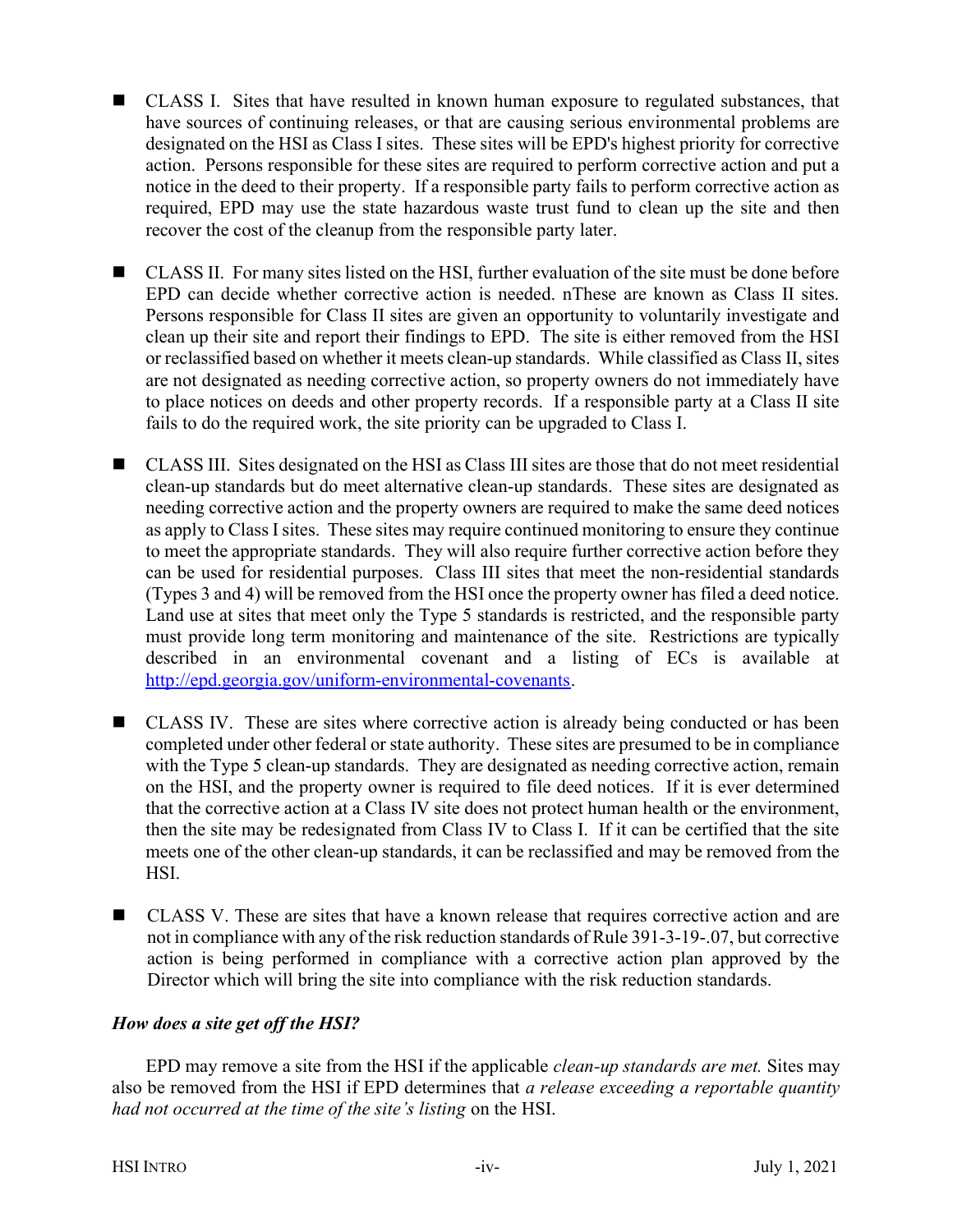#### What information does the HSI provide?

Each site summary provides general information about the site including the name, the location, the tax parcel ID number, the property owner, a description of the regulated substances released at the site and the possible threats to human health or the environment that the release may pose. A small map indicating the approximate location of the site is also included. The listing also indicates the status of cleanup activities at the site, the cleanup priority assigned to the site, and whether EPD's Director has determined the site needs corrective action.

The site number is assigned by EPD only as a way of tracking a site or property through name changes, ownership changes, etc. The site number has no other significance. If a site number is missing, it simply means either that information about the missing site was entered into the database and later removed before publication of the HSI, or that the site has been removed from the HSI prior to publication.

#### A note about the maps and parcel numbers listed in the HSI

The maps provided herein are included solely to provide the general location of the site. The maps are not intended to provide precise information and are not drawn to scale. They are derived from information from several different sources and their accuracy cannot be guaranteed. While we have attempted to verify the information submitted, all of the maps have not been field verified.

The tax parcel identification numbers are also not guaranteed to be correct. These numbers are derived from several different sources, including information submitted to EPD from the property owners or other parties responsible for the sites. The numbers are provided to help find the general location of the sites on the maps located in the office of the tax assessor or appraiser in the county in which the land lies.

The tax parcel identification number or numbers shown in the HSI may not be identical to the inventory or tax account numbers the county may assign to the property. We have simply attempted to provide the appropriate map number or designation, along with the appropriate reference numbers or markings for the property as it appears on that map. These maps and parcel numbers are generated by the individual counties and are subject to change at any time without EPD being aware of these changes.

The maps and tax parcel identification numbers are not intended to define the exact boundaries of the "site". Any property which is affected by a release exceeding a reportable quantity is part of the HSI site, regardless of whether such property is depicted on a map or listed in the HSI by tax parcel identification number.

#### Where can I get more information?

Additional information regarding the Response and Remediation Program and the Rules for Hazardous Site Response can be found on the Environmental Protection Division web site at http://epd.georgia.gov/. An electronic version of the HSI and an interactive Map is available at http://epd.georgia.gov/hazardous-site-inventory. If you would like more information about a site listed on the HSI, please contact the Response and Remediation Program at (404) 657-8600.